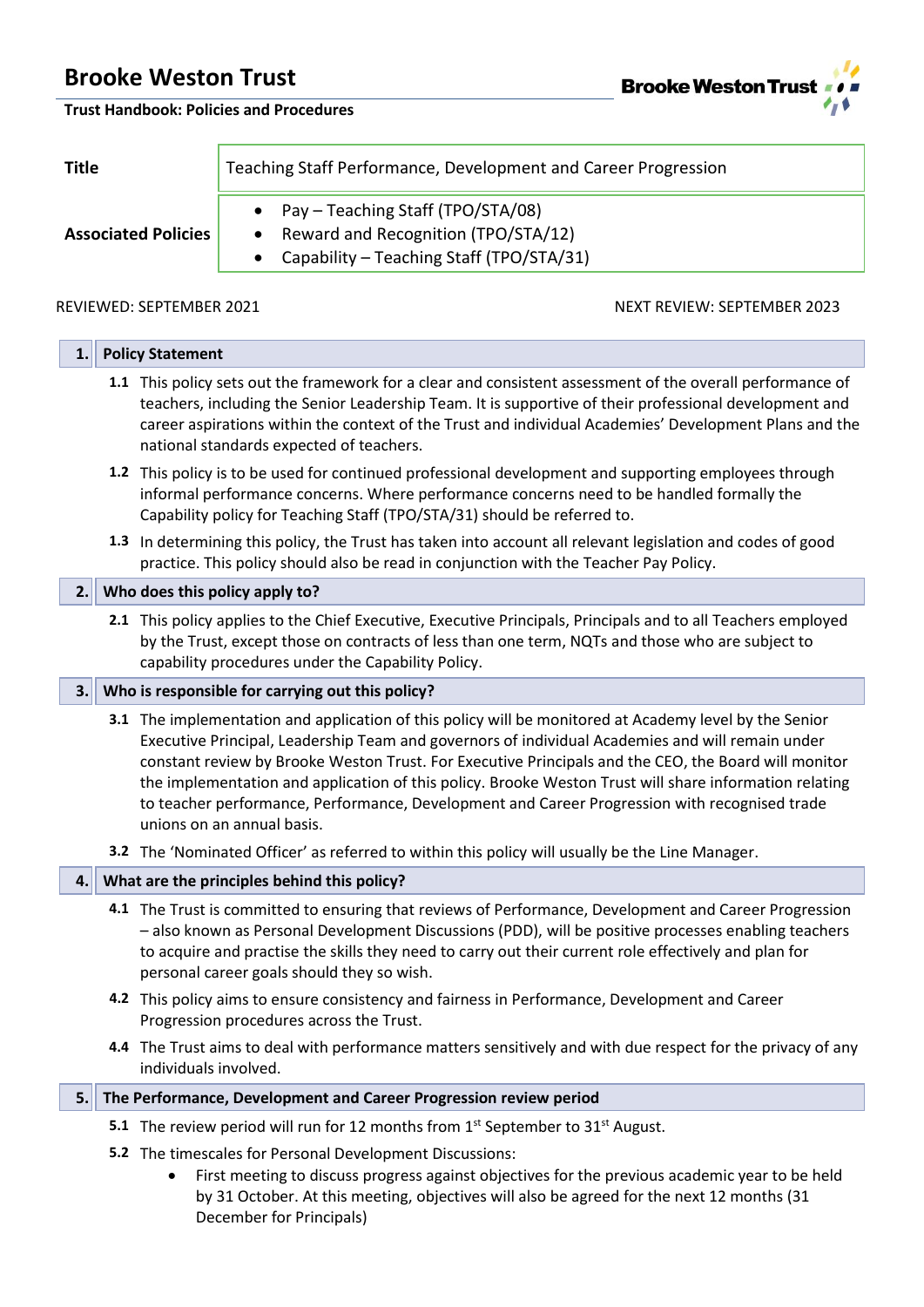

### **Trust Handbook: Policies and Procedures**

- Interim PDD meetings should be held before the end of March to identify progress against objectives and any further support required
- **5.3** Teachers who are employed on a fixed term contract of less than one year will have their performance reviewed in accordance with the principles of this policy. The length of the period will be determined and agreed by the length of the contract.
- **5.4** Where an employee starts their employment part-way through a cycle, the nominated officer shall, in discussion with the employee, determine the length of the first cycle for that employee, with a view to bringing their cycle into line with the cycle for other employees as soon as possible.
- **5.5** Where an employee transfers to a new post part-way through a cycle, the nominated officer shall, in discussion with the employee, determine whether the cycle shall begin again and whether to change the PDD Lead and review the objectives.

### **Appointing Personal Development Discussion Leads**

- **5.6** The Personal Development Discussion for the Principal of an Academy will be led by their Executive Principal; for Executive Principals it will be the CEO; for the CEO it will be the Board of Directors through the designated Remunerations Committee.
- **5.7** The Principal of an Academy will determine who leads Personal Development Discussions for other members of staff covered by this policy. It is expected that line managers will assume the role in most circumstances. If a member of staff has concerns about their Personal Development Discussion lead, they should approach their Principal directly and, if appropriate, an alternative will be identified. Personal Development Discussion leads will receive annual training in the policy and procedures for Performance, Development and Career Progression and Capability, as well as in conducting an effective Personal Development Discussion.
- **5.8** Where an employee is accountable to two managers, then both managers will feed into the discussion to ensure the employee is given appropriate and accurate feedback.

#### **The Personal Development Discussion (PDD)**

**5.9** By 31 October, the PDD Lead and the employee should meet for the Personal Development Discussion to discuss personal and professional goals, CPD and other arrangements for the appraisal period. The PDD Form (See Appendix 1) should be used to record the conversation.

The Personal Development Discussion will be a supportive process and the employee should be able to:

- Show how they have demonstrated the BWT Core Values
- Set Personal Goals for the year ahead with consideration given to the School Development Plan
- Discuss what professional development has been undertaken and look ahead to any areas of CPD focus for the forthcoming year
- Have a supportive and positive dialogue with their manager about how their year has gone
- Where the employee is on UPS / Leadership or Leading Practitioner Pay Scales, demonstrate how they have contributed effectively to improving the education of students at the Academy
- **5.10** All meetings will take place within directed time, and not at lunchtime or during PPA time.
- **5.11** Employees will receive a copy of the PDD Form within ten working days following the PDD Meeting. They will have the opportunity to respond in writing. The report will include:
	- Details of the employee's agreed goals for the Performance, Development and Career Progression period in question
	- An assessment of the teacher's performance of their role and the responsibilities against their previous goals and the relevant teacher's standards
	- An assessment of the teacher's training and development needs and the identification of action that should be taken to address them. This assessment will inform the planning process for the forthcoming Personal Development and Career Progression period
	- A recommendation on pay where that is relevant for UPS, Leading Practitioner and Leadership posts, in accordance with the Pay Policy.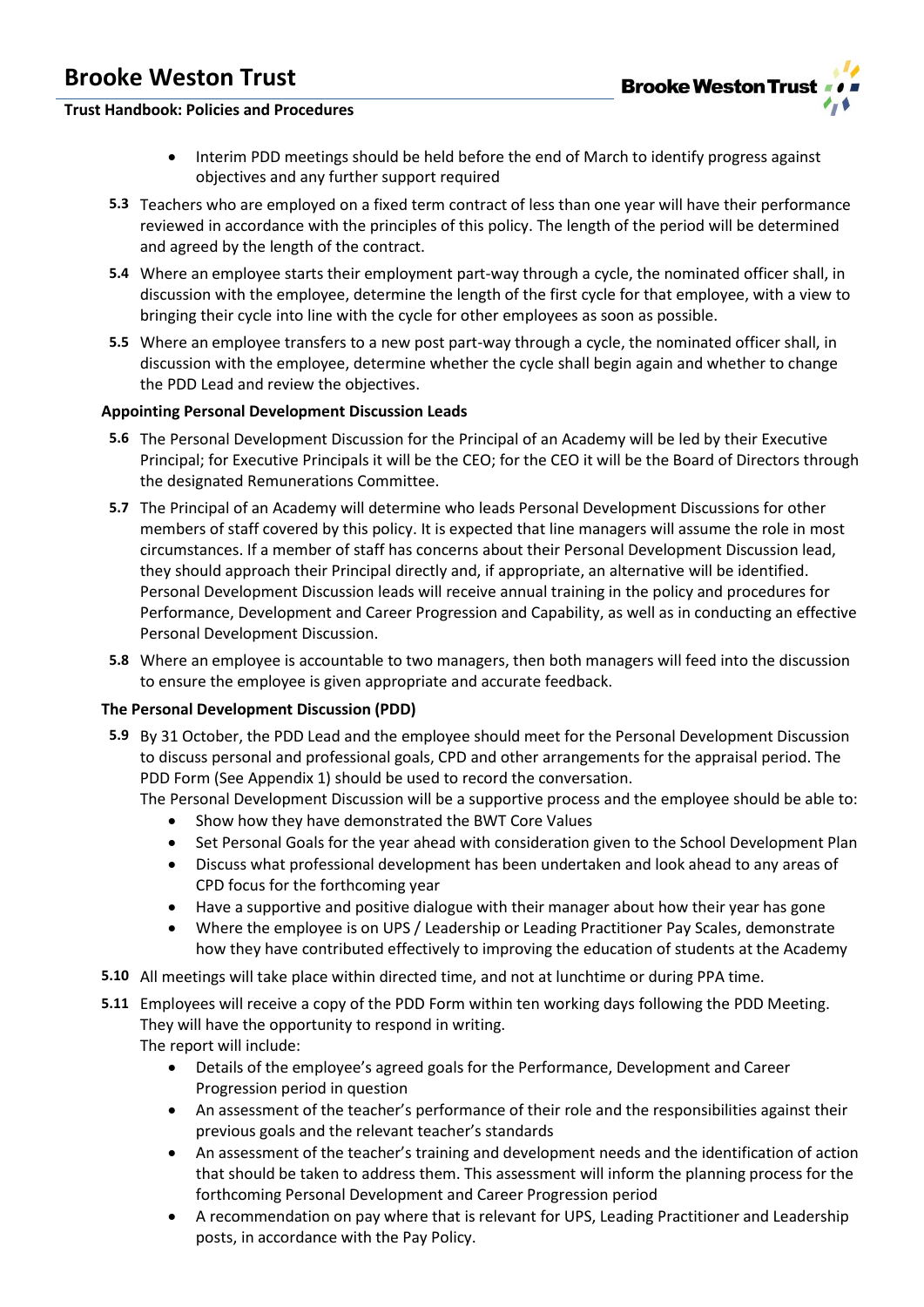

### **Trust Handbook: Policies and Procedures**

### **Setting Goals and Objectives**

- **5.12** Numerical targets should not normally be used, other than for Principal posts and above.
- **5.13** The objectives should focus on three main areas;
	- Whole school target, e.g. to be fully compliant with the new live marking policy
	- Departmental target, e.g. development of or contribution to the development of the curriculum area
	- An individual CPD target e.g. development of subject knowledge or element of teaching and learning
- **5.14** The objectives of the CEO will be set by the Board of Directors (through the Remunerations Committee), and the objectives of the Executive Principal set by the CEO. The Principal's objectives will be set by the Executive Principal following discussion with CEO. The Principal will consult their Executive Principal on the proposed objectives for each Vice Principal.
- **5.15** Those paid on the leadership spine will have specific focused objectives which will include the whole school target, the bespoke CPD target and a target relating to an area of their responsibility agreed with the Principal.
- **5.16** Goals should be agreed by both parties in the Personal Development Discussion. Goals may be revised by mutual agreement during the personal development discussion period if circumstances change. Where for any reason goals cannot be agreed and are imposed, this will be recorded and provided to both parties, including the reasons for any disagreement.
- **5.17** The goals set in agreement with each teacher will, if achieved, contribute to their Academy's Development Plan for improving the educational provision and performance of both students and staff.

#### **Absences**

**5.18** Sickness absence and "family-friendly" leave should not have a negative impact on an employee's performance management. Employees on family-friendly leave will be assessed against their goals before the start of the leave and again when they return to work. This might include information from the most recent Performance, Development and Career Progression review period or any part of the period when the employee was at work.

#### **6. Standards**

- **6.1** Before, or as soon as practicable after the start of each Performance, Development and Career Progression period, teachers will be informed of the standards against which individual teacher's performance will be assessed. Each teacher will be assessed against the set of standards contained in the document called "Teachers' Standards" published in July 2011 and any subsequent amendment thereof. Teachers are encouraged to familiarise themselves with the *Brooke Weston Trust Career Stage Expectations* document which exemplifies and breaks down the national Teacher Standards in more detail to aid Personal Development Discussions and, especially, plot future career progression. The Principal will determine if any teachers will also be benchmarked against other standards or Codes of Practice (i.e. SEN Code of Practice) which are relevant to them.
- **6.2** The performance criteria for Principals will be informed by the four 'Excellent as Standard" domains, as per the National Standards of Excellent for Head Teachers' framework.

#### **7. Reviewing Performance, Development and Career Progression**

- **7.1** The Trust undertakes to consider all relevant evidence to arrive at a fair and objective assessment of a teacher's personal performance and development over time. This is to ensure all teaching staff receive the levels of support they should rightly expect to maintain high standards of professional practice.
- **7.2** When reviewing performance, a range of already available evidence will be used to establish a fair, balanced and objective picture which can be used productively to assist the teacher in setting new personal goals. Teachers on the Main Pay Scale will not be required to produce additional evidence. The already available evidence range will include:
	- Formal and informal lesson observations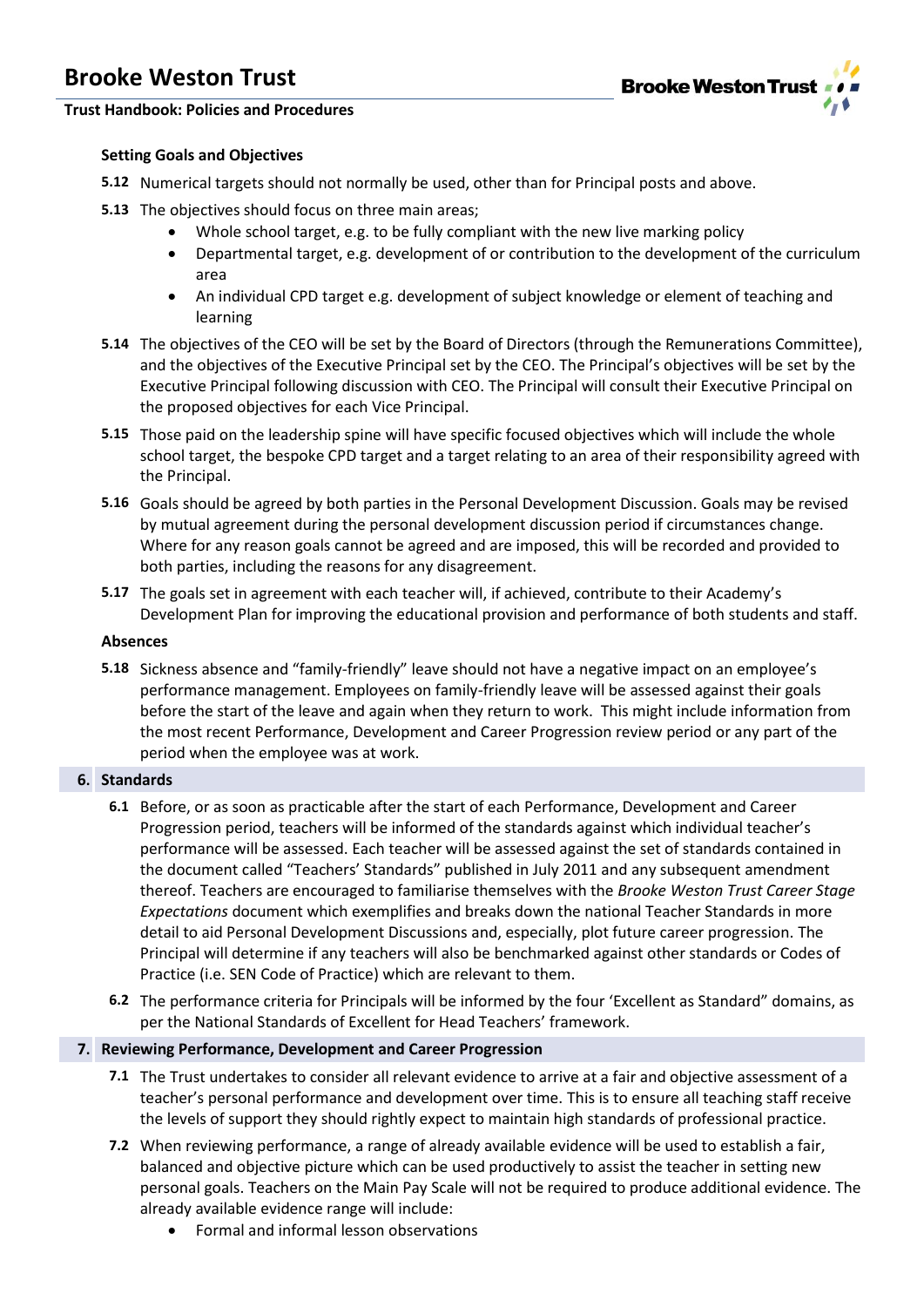

### **Trust Handbook: Policies and Procedures**

- Observations and results from wider academy activities, if applicable
- Performance of students over time but not linked to specific numerical student progress targets
- Review of the quality of planning and marking
- Parent and student voice feedback, if applicable.
- **7.3** Good progress towards the achievement of a challenging goal, even if the performance criteria have not been met in full, will always be considered in a positive light. The culture should be one of recognising progress rather than one of met/not met assessment. Personal Performance Discussion leads will be trained specifically on this point.

#### **8. Observation Protocol**

- **8.1** The Trust believes that observation of classroom practice and associated activities is an important aspect of understanding how to help a teacher improve further or to showcase their high levels of skill. Observation is helpful in identifying areas of strength and areas for development and provides a way of gaining useful information to inform an Academy's development priorities, especially in relation to the training needs of its staff. Observations are also used to inform out Trust wide professional development programme.
- **8.2** The academy leader may, as a matter of course, observe practice whilst walking around the school and visiting classrooms as part of their regular routine, although this activity will not form part of the individual's appraisal process.
- **8.3** All formal observations will be conducted in a supportive manner in line with the principles outlined in Section 4 of this policy. Observations will be undertaken during a teacher's directed time.
- **8.4** The Trust undertakes to offer regular refresher training in formal classroom observation techniques to relevant staff.

#### **'Drop ins'**

- **8.5** 'Drop ins' or 'learning walks' will usually be conducted by a combination of senior or middle leaders with QTS or external consultants commissioned by the Academy. Individual feedback will be given within a broader context of academy development., for example the implementation of a new curriculum initiative. Typical examples of when drop in observations could be used include, for example, evaluating the implementation of primary vocabulary/spelling/reading programmes; evaluating the effectiveness of SEND provision and support; evaluating the impact of catch up curriculum initiatives. Where individual strengths and areas for development arise, supportive feedback will be given.
- **8.6** Learning walks will also be carried out to gauge the environmental climate. The length, frequency and focus of learning walks may vary according to specific circumstances.
- **8.7** Notice of a 'drop in' will usually be given and they will not be part of any formal observation.
- **8.8** The frequency will depend on the individual teacher's and the Academy's needs at the time. Generally, verbal feedback will be given on the same or the following day is requested.

#### **Formal Observations**

- **8.9** The purpose of formal observations is to assess the teacher's performance and progress against their objectives and the relevant standards.
- **8.10** The number of formal observations will be agreed with the teacher during their Personal Development Discussion and will be determined by the teacher's individual circumstances and the needs of the Academy at the time. *For example, NQTs and less experienced teachers will receive a number of formal observations to establish their strengths and areas for development, whereas a more experienced teacher will typically receive fewer observations. In this case, usually, there will be three formal observations totalling three hours.*
- **8.11** NQTs will be observed in line with training requirements and any teacher wishing to be observed for development purposes can request further observations.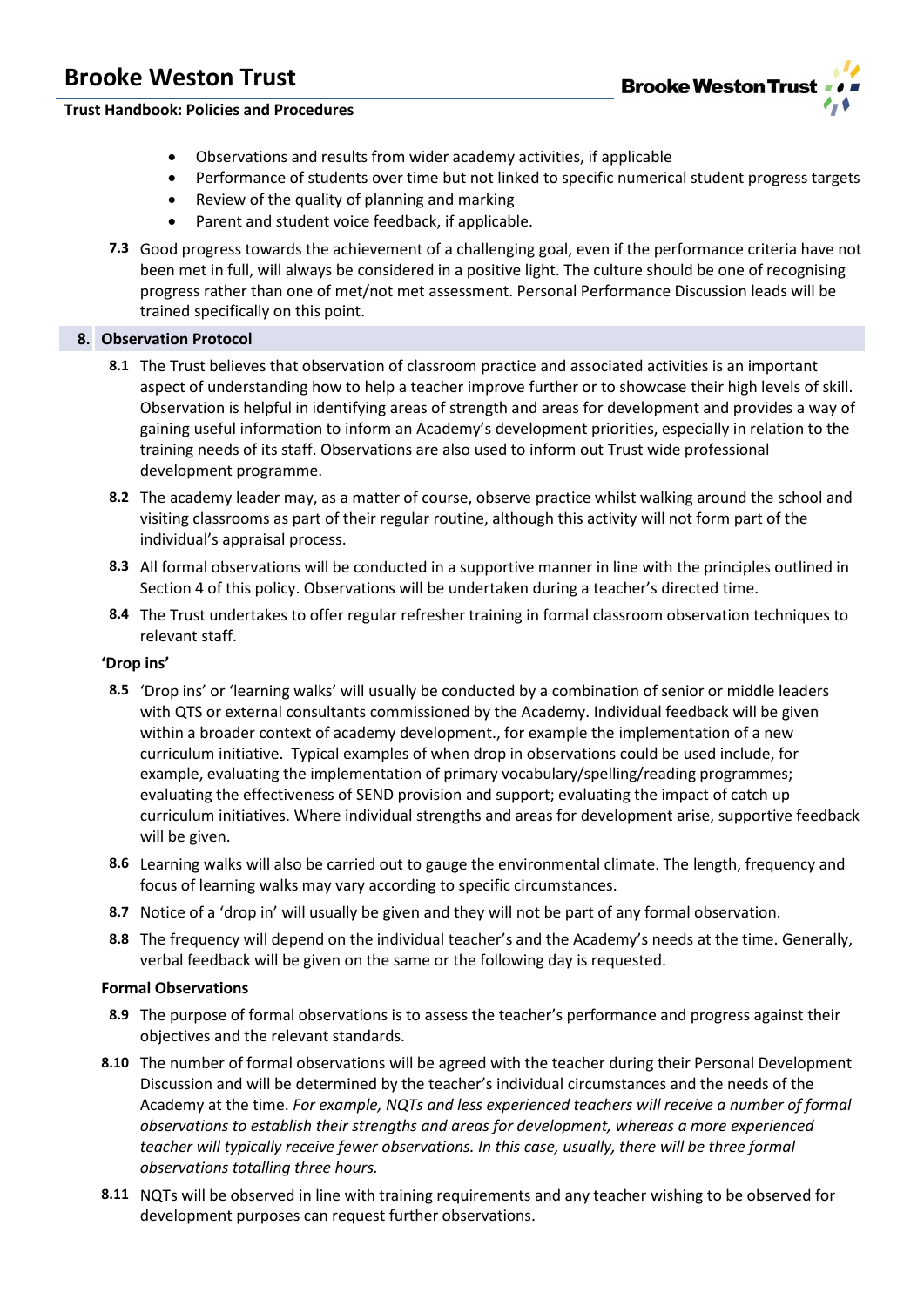

#### **Trust Handbook: Policies and Procedures**

- **8.12** Where teacher performance is a concern, formal and drop in observations will be used as part of the agreed support plan. Please refer to the capability policy for more information.
- **8.13** There will be no grades awarded for lesson observations as part of the Performance, Development and Career Progression process, though a specific comment on classroom climate should be made and must be fed back to teachers. Generally, verbal feedback will be given to the teacher the same or the following day.

#### **Primary Academies**

**8.14** There will normally be one formal observation (up to 1 hour) per academic year, focused upon an area of the teacher's choice linked to their Teaching & Learning Performance Management Target. These will be scheduled in conjunction with the member of staff during their Personal Development Discussion.

#### **Secondary Academies**

**8.15** There will be up to three formal observations (up to one hour) per academic year covering different age groups being taught and linked to the teacher's Performance Management Targets. These will be scheduled in conjunction with the member of staff during their Personal Development Discussion

#### **9. Feedback**

- **9.1** Teachers will receive constructive feedback on their performance throughout the year in regular meetings with their line manager. Any concerns of a teacher's underperformance should be highlighted as they arise rather than waiting for the annual Personal Development Discussion.
- **9.2** The Personal Development Discussion is the end point of the annual process and will take place in the autumn term. In this meeting, the Personal Development Discussion lead will:
	- Review the previous year
	- Consider performance against the relevant standards and against the goals for the preceding period
	- Discuss the teacher's professional development needs and identify actions that should be taken
	- Discuss the teacher's wellbeing and any difficulties they may need help with
	- Discuss the teacher's career goals and how they can be assisted towards them

#### **10. Concerns About Performance – Informal Stage**

- **10.1** Where concerns arise during the performance period these should be addressed as a matter of urgency for the benefit of all concerned. They should not be left unaddressed until the annual Personal Development Discussion. Whenever such a concern arises a meeting should be held, the purpose of which is:
	- To give clear feedback about the nature of the concerns
	- Give the teacher an opportunity to comment and respond
	- Clarify expectations of performance in line with the national teacher standards, the BWT Career Expectations Document and, where relevant, additional goals linked to TLRs or other allowances
	- Agree any support required e.g. coaching, mentoring, a six- week support plan including structured observations
	- Clarify how and when progress against the plan will be reviewed
	- If appropriate, agree revised goals (and the timescale for progress against these goals to occur)
	- Explain the implications if insufficient progress or improvement is made

#### **11. Transition to Capability**

**11.1** When progress is reviewed, if the line manager is not satisfied there has been sufficient progress, the teacher will be invited to a formal meeting with the Principal, where they are entitled to be accompanied by a workplace colleague or Trade Union representative. At this meeting the Principal will consider the evidence and the employee may be advised that their performance will be managed under the Capability Policy and the teacher will be invited to a formal Capability meeting.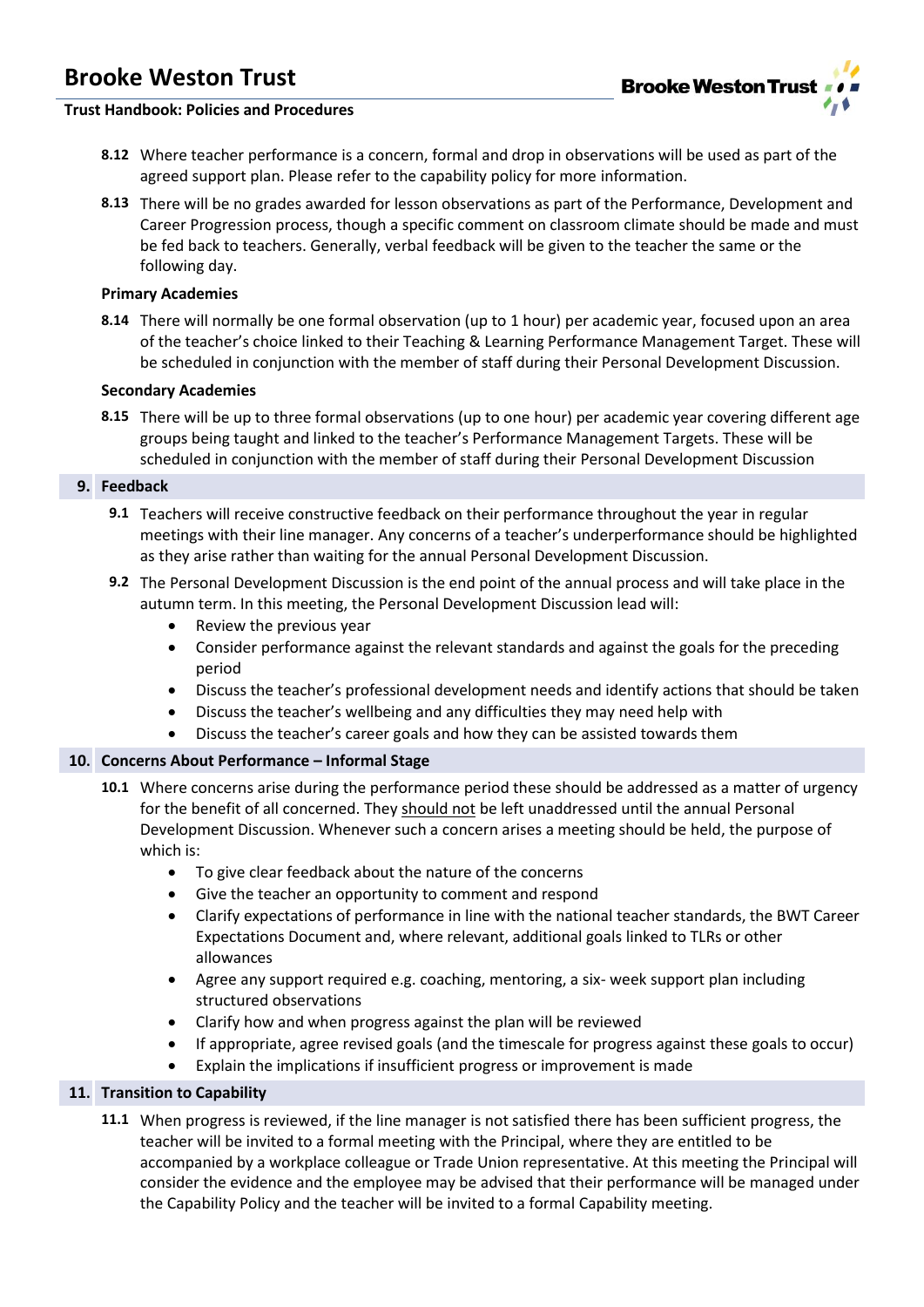

### **Trust Handbook: Policies and Procedures**

**11.2** If the Principal does not deem there to be sufficient evidence to move to transition to the copiability meeting it may be that the management of the teacher's performance remains under the Teaching Staff Performance, Development and Career Progression Policy.

#### **12. Review of Decision**

- **12.1** If an employee, including the Principal, Executive Principal or CEO, wishes to have a review of any decision that affects their Performance, Development and Career Progression outcomes and/or their pay they shall, within 5 working days of being given the written statement of the assessment, make a written request to the decision maker seeking a review.
- **12.2** The statement provided by the employee must indicate the reason(s) why they disagree with the recommendation, and must fall within one or more of the following:

That the recommendation:

- Incorrectly applied any provision of the appropriate salary and/or personal development discussion policy
- Failed to have proper regard for statutory provision
- Failed to take proper account of relevant evidence
- Took account of irrelevant or inaccurate evidence
- Was biased; or
- Otherwise unlawfully discriminated against the employee
- **12.3** The process for a review is set out in Section 18 of the Pay Policy.

#### **13. Policy Review**

**13.1** The Trust will review this policy as part of a three-year cycle unless there are changes in relevant legislation. Any significant changes to this policy will be consulted on with Trade Unions.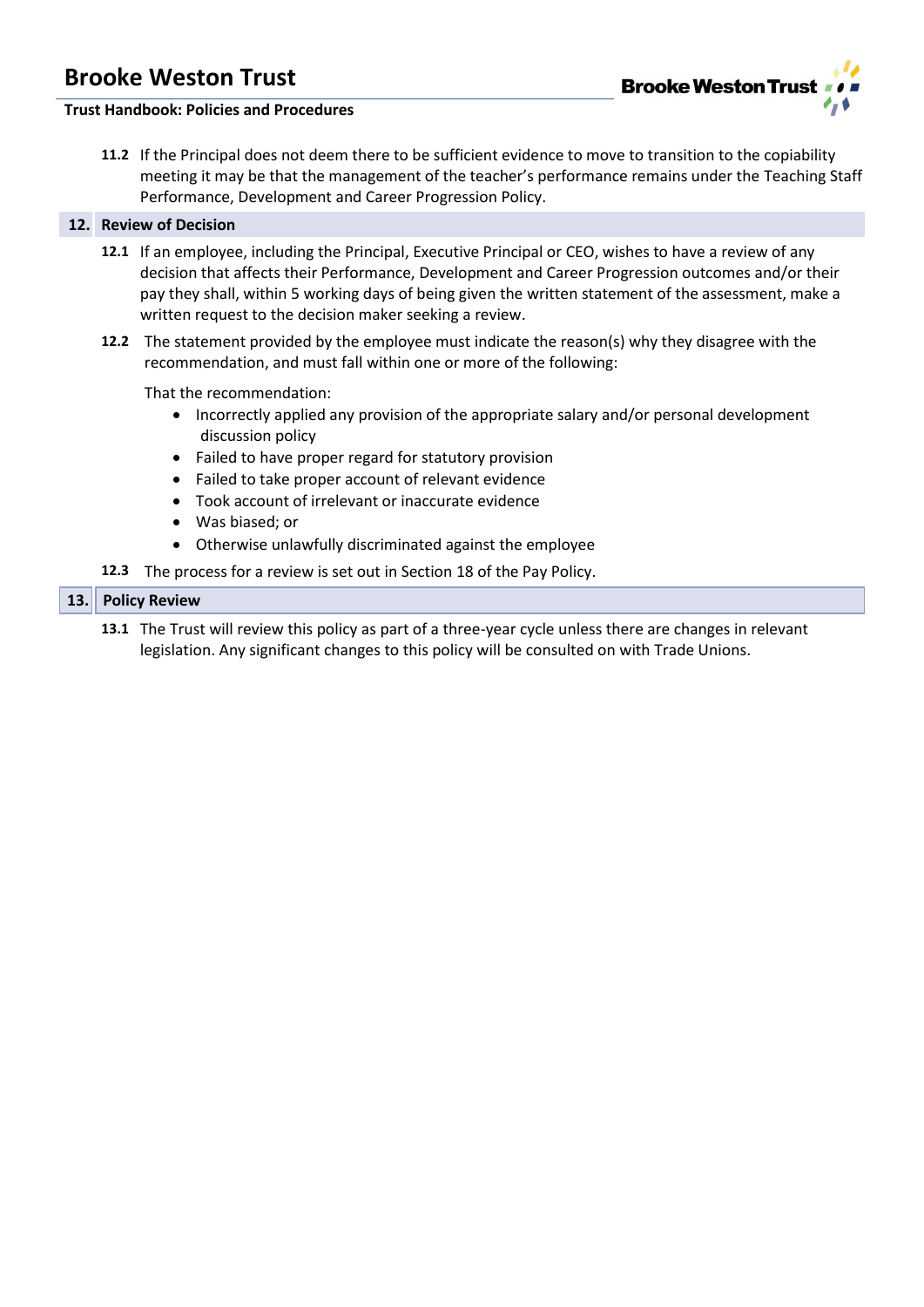| <b>Employee's Name</b>           | Job Title            | Date for Mid-Year Review                                                      |  |
|----------------------------------|----------------------|-------------------------------------------------------------------------------|--|
| <b>Discussion Lead's</b><br>Name | <b>Review Period</b> | $\overline{\phantom{a}}$ Date for End of Year Review $\overline{\phantom{a}}$ |  |

| <b>Section 1: Core Values</b>    | Document some of the ways in which you have consistently demonstrated the BWT core values: Ambition For All, High Expectations, Excellent Teaching & Support, Working<br>Together, Contribute to Society and think about how you are having a school or Trust wide impact. Please refer to the Behaviours overleaf for some additional information. |  |  |  |  |  |  |
|----------------------------------|-----------------------------------------------------------------------------------------------------------------------------------------------------------------------------------------------------------------------------------------------------------------------------------------------------------------------------------------------------|--|--|--|--|--|--|
|                                  |                                                                                                                                                                                                                                                                                                                                                     |  |  |  |  |  |  |
|                                  |                                                                                                                                                                                                                                                                                                                                                     |  |  |  |  |  |  |
|                                  |                                                                                                                                                                                                                                                                                                                                                     |  |  |  |  |  |  |
| <b>Section 2: Personal Goals</b> | Please list goals for the review period. Once the period is concluded identify what action you took and provide an initial reflection against each goal with evidence of your impact,<br>looking at what went well and making suggestions for any areas of improvement.                                                                             |  |  |  |  |  |  |

|                | Goal | <b>Mid-Year Reflection</b> | Date: | End of Year Reflection   Date: | <b>Evidence of Impact and Achievement</b> |
|----------------|------|----------------------------|-------|--------------------------------|-------------------------------------------|
| $\mathbf{1}$   |      |                            |       |                                |                                           |
|                |      |                            |       |                                |                                           |
|                |      |                            |       |                                |                                           |
|                |      |                            |       |                                |                                           |
|                |      |                            |       |                                |                                           |
| $\overline{2}$ |      |                            |       |                                |                                           |
|                |      |                            |       |                                |                                           |
|                |      |                            |       |                                |                                           |
|                |      |                            |       |                                |                                           |
|                |      |                            |       |                                |                                           |
| $\mathbf{3}$   |      |                            |       |                                |                                           |
|                |      |                            |       |                                |                                           |
|                |      |                            |       |                                |                                           |
|                |      |                            |       |                                |                                           |
|                |      |                            |       |                                |                                           |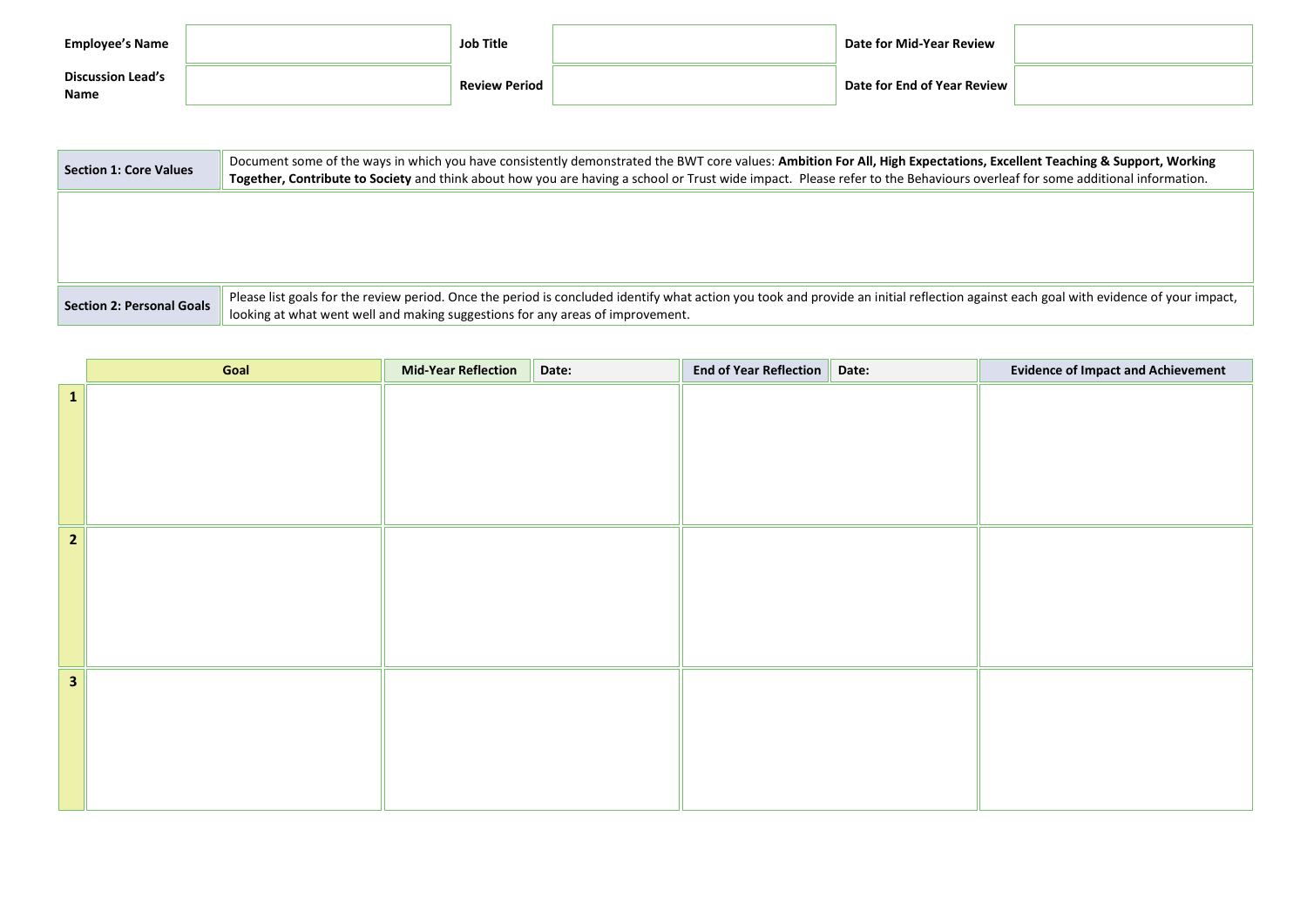| <b>Section 3: Professional</b><br><b>Development</b>                                                                                                                              | Document some of the CPD opportunities you have accessed over the previous year. These should include personal CPD such as shadowing colleagues or accessing webinars /<br>training; School wide CPD provided on training days; or even access to pay for qualifications. Also consider what future support you may like to access, any training requirements,<br>or coaching and mentoring |  |                                               |                                                                                                                             |  |  |
|-----------------------------------------------------------------------------------------------------------------------------------------------------------------------------------|---------------------------------------------------------------------------------------------------------------------------------------------------------------------------------------------------------------------------------------------------------------------------------------------------------------------------------------------------------------------------------------------|--|-----------------------------------------------|-----------------------------------------------------------------------------------------------------------------------------|--|--|
| CPD I have accessed this year                                                                                                                                                     |                                                                                                                                                                                                                                                                                                                                                                                             |  | Future CPD I would like to access if possible |                                                                                                                             |  |  |
|                                                                                                                                                                                   |                                                                                                                                                                                                                                                                                                                                                                                             |  |                                               |                                                                                                                             |  |  |
| Section 4: Mid-Year<br><b>Review Comments</b>                                                                                                                                     | DATE:                                                                                                                                                                                                                                                                                                                                                                                       |  |                                               | An opportunity for both you and your Personal Development Discussion Lead to add any comments at the mid-year review point. |  |  |
| <b>Employees Comments</b>                                                                                                                                                         |                                                                                                                                                                                                                                                                                                                                                                                             |  | <b>Discussion Leads Comments</b>              |                                                                                                                             |  |  |
|                                                                                                                                                                                   |                                                                                                                                                                                                                                                                                                                                                                                             |  |                                               |                                                                                                                             |  |  |
| <b>Section 5: End of Year</b><br>An opportunity for both you and your Personal Development Discussion Lead to add a reflection statement on the previous year.<br><b>Comments</b> |                                                                                                                                                                                                                                                                                                                                                                                             |  |                                               |                                                                                                                             |  |  |
| <b>Employees Comments</b>                                                                                                                                                         |                                                                                                                                                                                                                                                                                                                                                                                             |  |                                               | <b>Discussion Leads Comments</b>                                                                                            |  |  |
|                                                                                                                                                                                   |                                                                                                                                                                                                                                                                                                                                                                                             |  |                                               |                                                                                                                             |  |  |
|                                                                                                                                                                                   |                                                                                                                                                                                                                                                                                                                                                                                             |  |                                               |                                                                                                                             |  |  |
| <b>Employee's Signature:</b>                                                                                                                                                      |                                                                                                                                                                                                                                                                                                                                                                                             |  |                                               | Date:                                                                                                                       |  |  |
| <b>Discussion Lead's Signature:</b>                                                                                                                                               |                                                                                                                                                                                                                                                                                                                                                                                             |  |                                               | Date:                                                                                                                       |  |  |